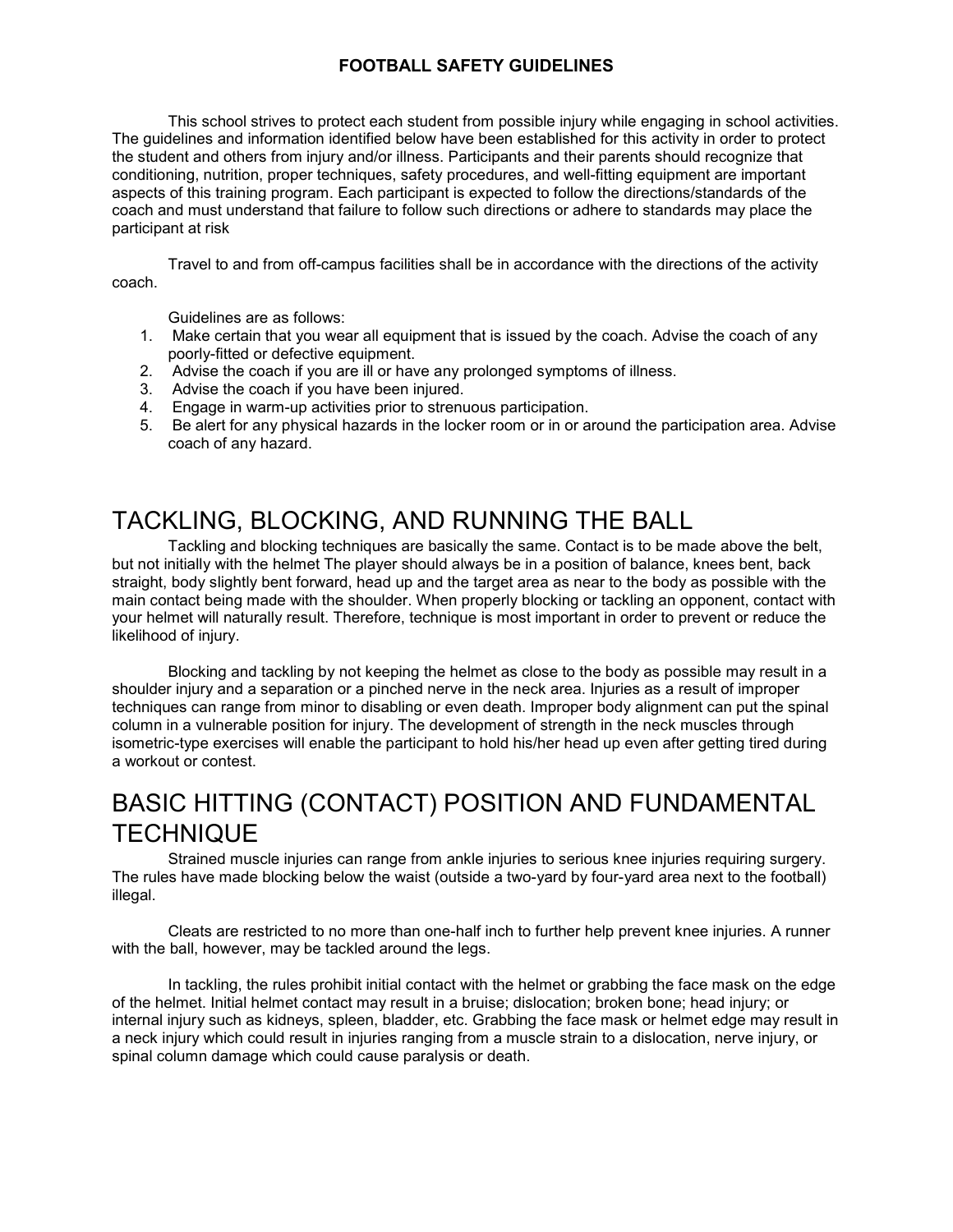#### **FOOTBALL SAFETY GUIDELINES**

## EQUIPMENT

 An athlete is required to wear all issued equipment. If equipment is damaged or does not fit correctly, the athlete must inform his coach immediately before use. Shoulder pads, helmets, hip pads, and pants (including thigh pads and knee pads) must have proper fitting and use.

 separations. A shoulder pad that is too tight in the neck area may result in a possible pinched nerve. A concussion, a face injury such as a broken nose or cheekbone, or a neck injury that is possibly quite serious such as paralysis or even death. A shoulder pad which is too small will leave the shoulder point vulnerable to bruises or shoulder pad which is too large will leave the neck area poorly protected and will slide on the shoulders making them vulnerable to bruises or separations. Helmets must fit snugly at the contact points: front, back, and top of head. The helmet must be safety "NOCSAE" branded, the chin straps must be fastened, and the cheek pads must be of the proper thickness. A fit which is too loose could result in headaches, a

The above information has been explained to me and l understand the list of rules and procedures. I also understand the necessity of using the proper techniques while participating in the football program.

 and spinal injuries which may result in complete or partial paralysis, brain damage, serious injury to virtually all internal organs, serious injury to virtually all bones, joints, ligaments, muscles, tendons and other aspects of my body, general health and well-being. I understand that the dangers and risks of practicing or competing in tackle football may result not only in serious injury, but in a serious impairment I am aware that tackle football is a high-risk sport and that practicing or competing in tackle football will be a dangerous activity involving *MANY RISKS OF INJURY*. I understand that the dangers and risks of practicing and competing in tackle football include, but are not limited to, death, serious neck of my future abilities to earn a living, to engage in other business, social and recreational activities and generally to enjoy life.

Because of the dangers of tackle football, I recognize the importance of following coaches' instructions regarding techniques, training and other team rules, etc., and to agree to obey such instructions.

I, \_\_\_\_\_\_\_\_\_\_\_\_\_\_\_\_\_\_\_\_\_\_\_\_\_\_ am the parent/legal guardian of \_\_\_\_\_\_\_\_\_\_\_\_\_\_\_\_\_\_\_\_\_\_\_\_ (student). I have read the above warning and release and understand its terms. I understand that tackle football is a *HIGH-RISK SPORT* involving many *RISKS OF INJURY*, including but not limited to those risks outlined above.

 In consideration of the Concrete School District permitting my child/ward to try out for the but not limited to, trying out, practicing or competing in, tackle football, I hereby assume all the risks normally associated with tackle football and agree to hold the School District, its employees, agents, Concrete High School tackle football team and to engage in all activities related to the team, including, representatives, coaches and volunteers harmless from any and all liability, actions, causes of action, debts, claims or demands of every kind and nature whatsoever which may arise from such risks. The terms hereof shall serve as a release for my heirs, estate, executor, administrator, assignees, and for all members of my family

 We agree that neither the school district, nor the staff of the school district, nor the student organization of the school district shall in any way be held liable for any accident or injury in any way received on account of or while engaged in any athletic activity sponsored by the district. We further payment of any bills rendered for medical services as a result of such accidents or injuries. We also agree that neither the district nor any of their staff or student organizations shall be responsible for the acknowledge that it is our responsibility to provide for any medical, disability or other insurance to mitigate any costs that may be unfortunately incurred as a result of participation in this activity.